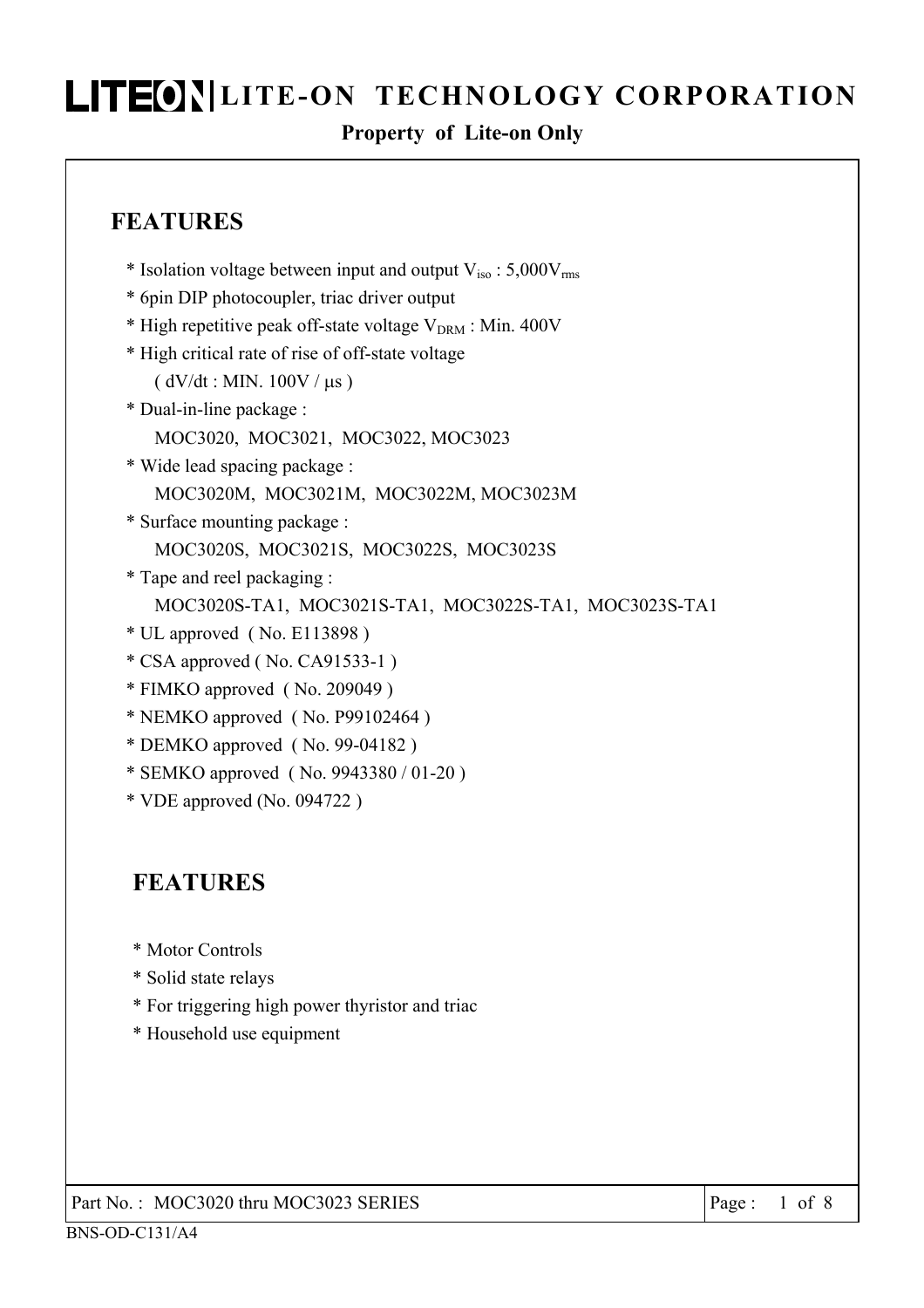**Property of Lite-on Only** 

#### **OUTLINE DIMENSIONS**

**Dual-in-line package :** 



**Wide lead spacing package:** 



\*1. Year date code.

- \*2. 2-digit work week.
- \*3. Factory identification mark shall be marked  $(Z : T$ aiwan, Y : Thailand).
- \*4. Model No.: MOC3020, MOC3021, MOC3022, MOC3023

Part No. **:** MOC3020 thru MOC3023 SERIES Page **:** 2 of 8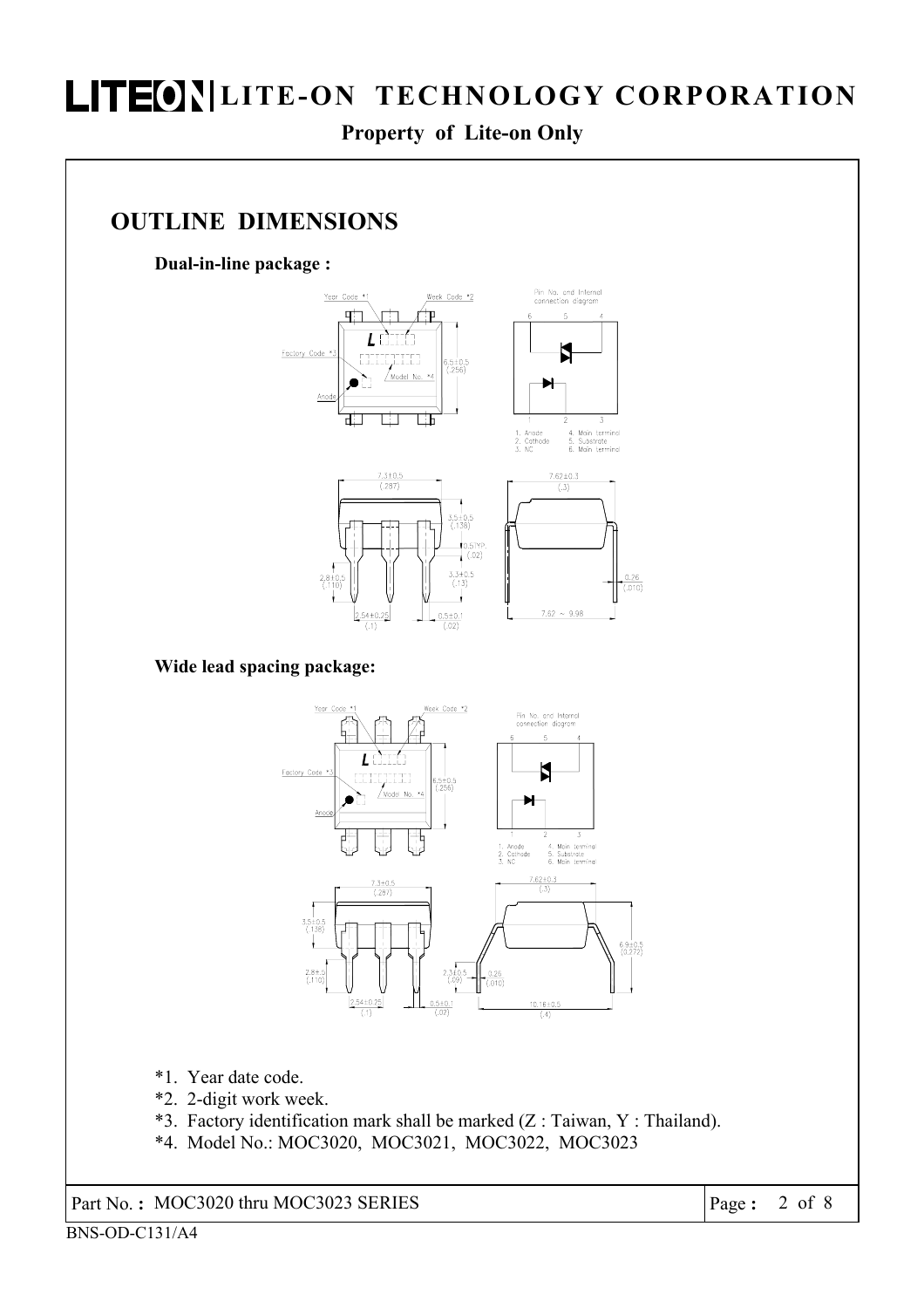#### **Property of Lite-on Only**

### **OUTLINE DIMENSIONS**

**Surface mounting package :** 



- \*1. Year date code.
- \*2. 2-digit work week.
- \*3. Factory identification mark shall be marked  $(Z : Taiwan, Y : Thailand)$ .
- \*4. Model No.: MOC3020, MOC3021, MOC3022, MOC3023

Part No. **:** MOC3020 thru MOC3023 SERIES **Page :** 3 of 8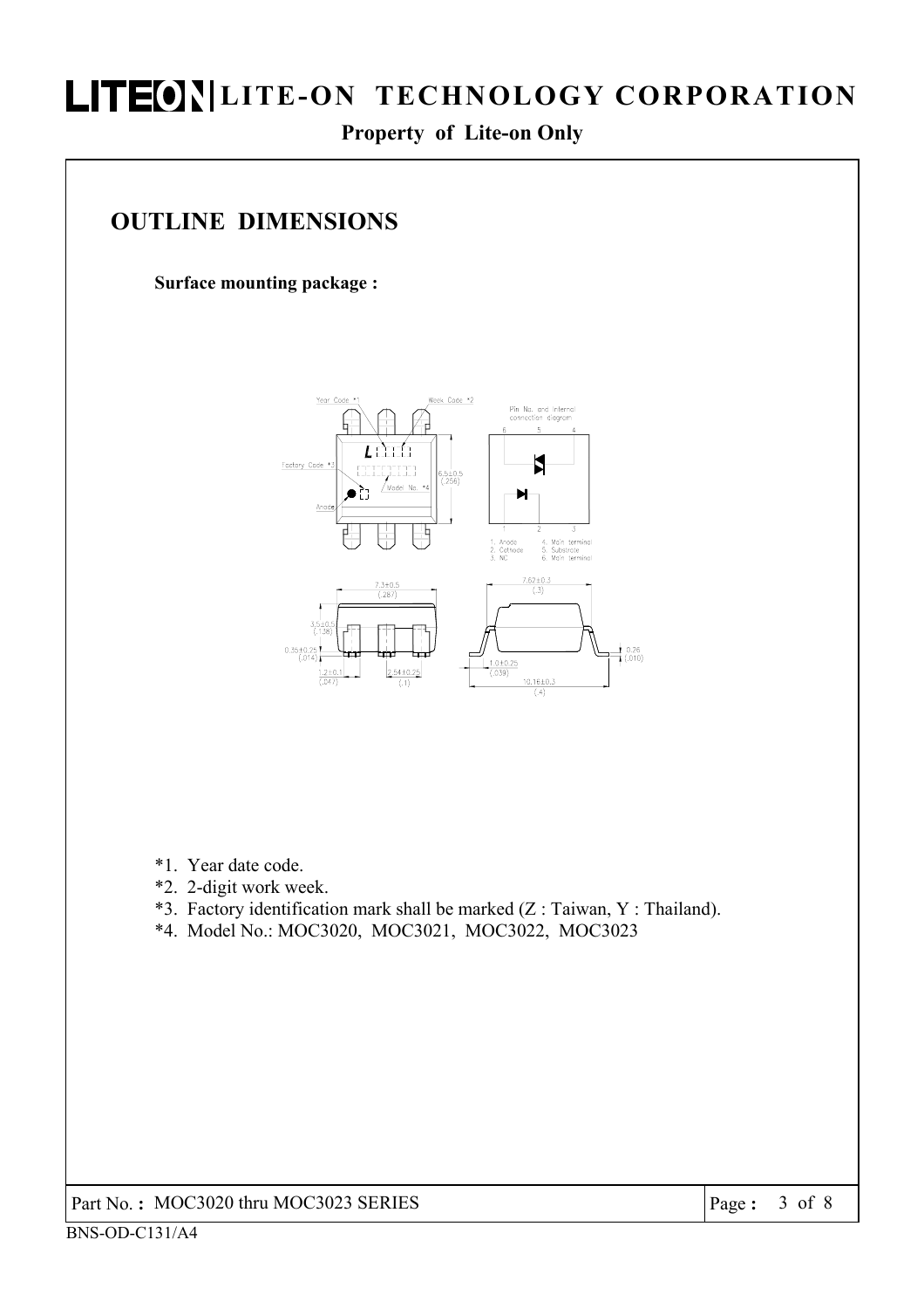**Property of Lite-on Only** 

### **TAPING DIMENSIONS**

**Tape and reel package ( TYPE II ): MOC3020S-TA1, MOC3021S-TA1, MOC3022S-TA1, MOC3023S-TA1** 

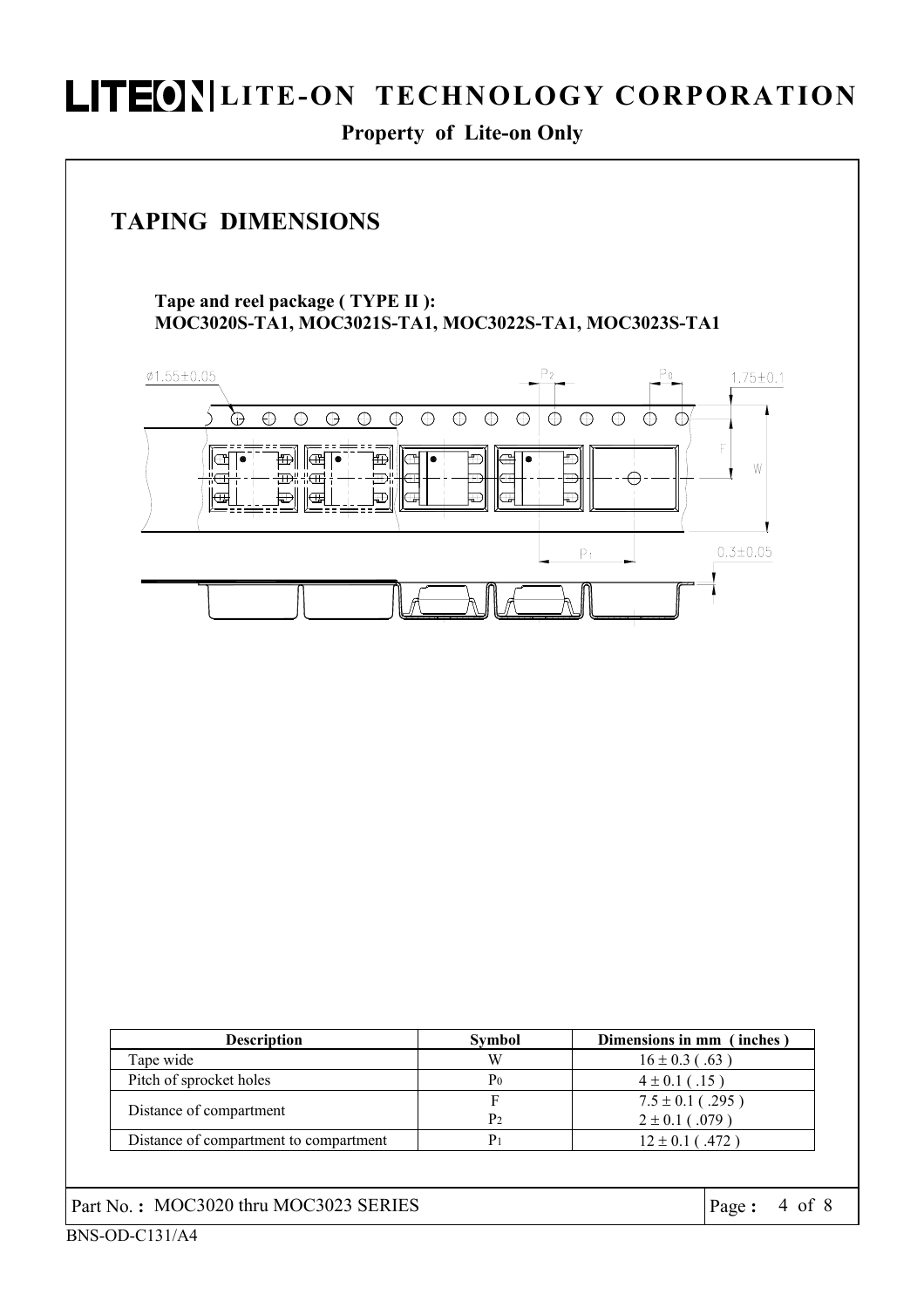#### **Property of Lite-on Only**

|                                     |                                                   |                         |                 | $(Ta = 25^{\circ}C)$ |
|-------------------------------------|---------------------------------------------------|-------------------------|-----------------|----------------------|
|                                     | <b>PARAMETER</b>                                  | <b>SYMBOL</b>           | <b>RATING</b>   | <b>UNIT</b>          |
|                                     | Forward Current                                   | $\mathbf{I}$ F          | 50              | mA                   |
| <b>INPUT</b>                        | Reverse Voltage                                   | $V_{R}$                 | 6               | V                    |
|                                     | Power Dissipation                                 | $P_D$                   | 70              | mW                   |
| <b>OUTPUT</b>                       | Off-State Output Terminal Voltage                 | <b>VDRM</b>             | 400             | V                    |
|                                     | Peak Repetitive Surge Current<br>(PW=1ms, 120pps) | <b>V</b> <sub>TSM</sub> | 1               | A                    |
|                                     | <b>Collector Power Dissipation</b>                | $P_{C}$                 | 300             | mW                   |
| <b>Total Power Dissipation</b>      |                                                   | $P_{\text{tot}}$        | 330             | mW                   |
| <b>Isolation Voltage</b><br>$*1$    |                                                   | $V_{iso}$               | 5,000           | Vrms                 |
| Ambient Operating Temperature Range |                                                   | $T_A$                   | $-40 \sim +100$ | $\rm ^{\circ}C$      |
|                                     | <b>Storage Temperature Range</b>                  | $T_{\text{stg}}$        | $-55 \sim +150$ | $\rm ^{\circ}C$      |
| $*_{2}$                             | Soldering Temperature                             | $T_{L}$                 | 260             | $\rm ^{\circ}C$      |

### **ABSOLUTE MAXIMUM RATING**

|  |  |  | *1. AC For 1 Minute, R.H. = $40 \sim 60\%$ |
|--|--|--|--------------------------------------------|
|--|--|--|--------------------------------------------|

Isolation voltage shall be measured using the following method.

- (1) Short between anode and cathode on the primary side and between collector, emitter on the secondary side.
- (2) The isolation voltage tester with zero-cross circuit shall be used.
- (3) The waveform of applied voltage shall be a sine wave.

#### \*2. For 10 Seconds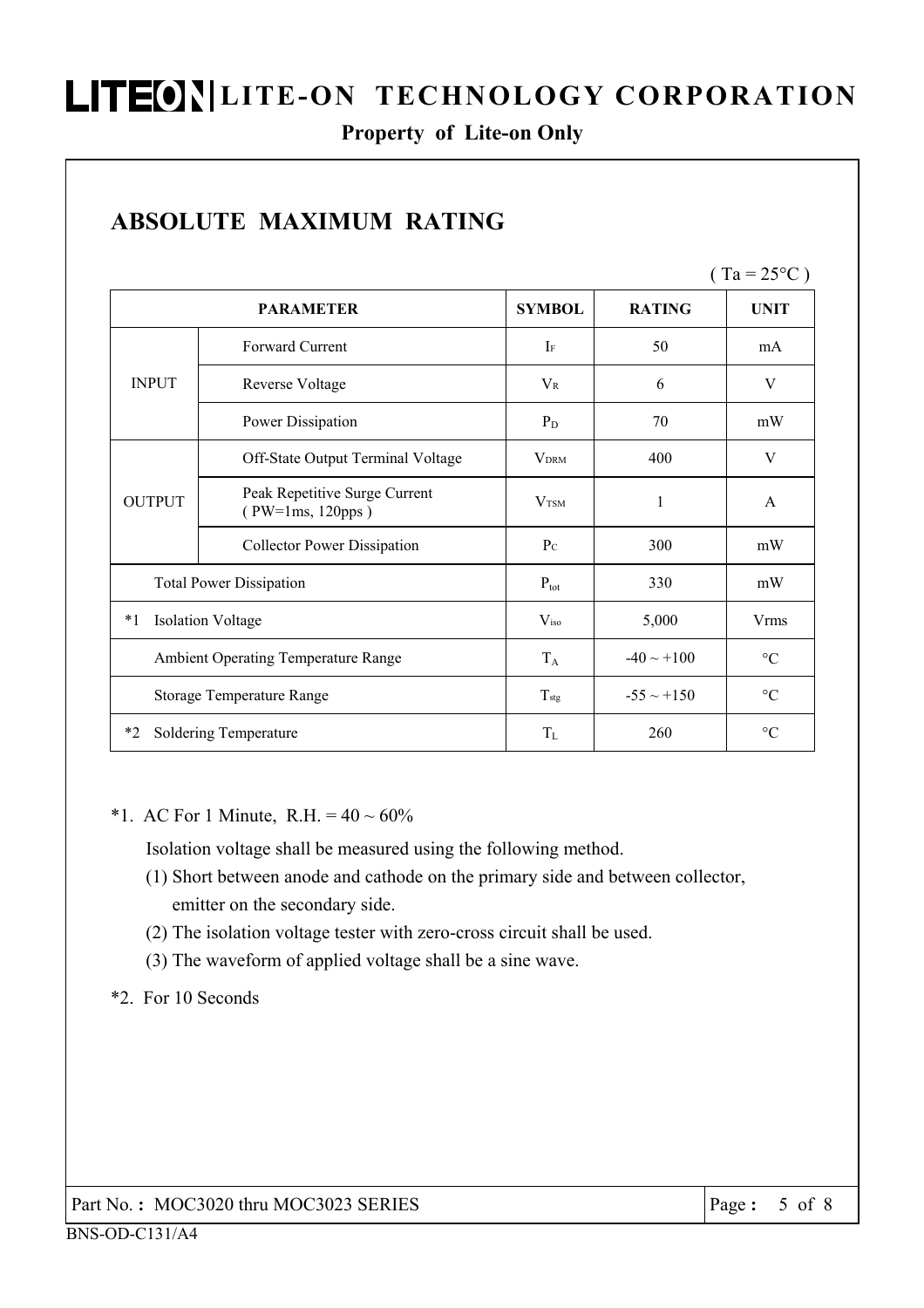#### **Property of Lite-on Only**

## **ELECTRICAL - OPTICAL CHARACTERISTICS**

 $(Ta = 25^{\circ}C)$ 

| <b>PARAMETER</b> | <b>SYMBOL</b>                                                                                 | MIN.    |                  | TYP. MAX. UNIT |      | <b>CONDITIONS</b> |           |                                                      |
|------------------|-----------------------------------------------------------------------------------------------|---------|------------------|----------------|------|-------------------|-----------|------------------------------------------------------|
|                  | Forward Voltage                                                                               |         | $V_F$            |                | 1.15 | 1.5               | V         | $I_F = 20mA$                                         |
| <b>INPUT</b>     | <b>Reverse Current</b>                                                                        |         | $I_{R}$          |                |      | 10                | $\mu A$   | $V_R = 6V$                                           |
|                  | *1 Peak Blocking Current, Either<br>Direction                                                 |         | I <sub>DRM</sub> |                | 10   | 100               | nA        | $V_{DRM} = 400V$                                     |
| <b>OUTPUT</b>    | Peak On-State Voltage, Either<br>Direction                                                    |         | V <sub>TM</sub>  |                | 1.7  | $\overline{3}$    | V         | $ITM=100$ mA Peak                                    |
|                  | *2 Critical rate of Rise of<br>Off-State Voltage                                              |         | dv/dt            | 100            |      |                   | $V/\mu s$ |                                                      |
|                  | *3 Led Trigger<br>Current, Current<br>Required to<br>Latch Output,<br><b>Either Direction</b> | MOC3020 | $I_{FT}$         |                | 15   | 30                | mA        | Main Terminal<br>$Voltage = 3V$                      |
|                  |                                                                                               | MOC3021 |                  |                | 8    | 15                |           |                                                      |
|                  |                                                                                               | MOC3022 |                  |                |      | 10                |           |                                                      |
| <b>COUPLED</b>   |                                                                                               | MOC3023 |                  |                |      | 5                 |           |                                                      |
|                  | Holding Current, Either<br>Direction                                                          |         | $I_H$            | 100            |      |                   | $\mu A$   |                                                      |
|                  | Turn-On time                                                                                  |         | $t_{on}$         |                | 8    | 20                | $\mu$ s   | $V_D = 9V$ , I <sub>F</sub> =20mA<br>$RL=100 \Omega$ |

\*1 Test voltage must be applied within dv/dt rating.

\*2 This is static dv/dt. Commutating dv/dt is a function of the load-driving thyristor(s) only.

\*3 All devices are guaranteed to trigger at an  $I_F$  value less than or equal to max  $I_{FT}$ . Therefore, recommended operating  $I_F$  lies between max  $I_{FT}$  30 mA and absolute max  $I_F$  (50mA)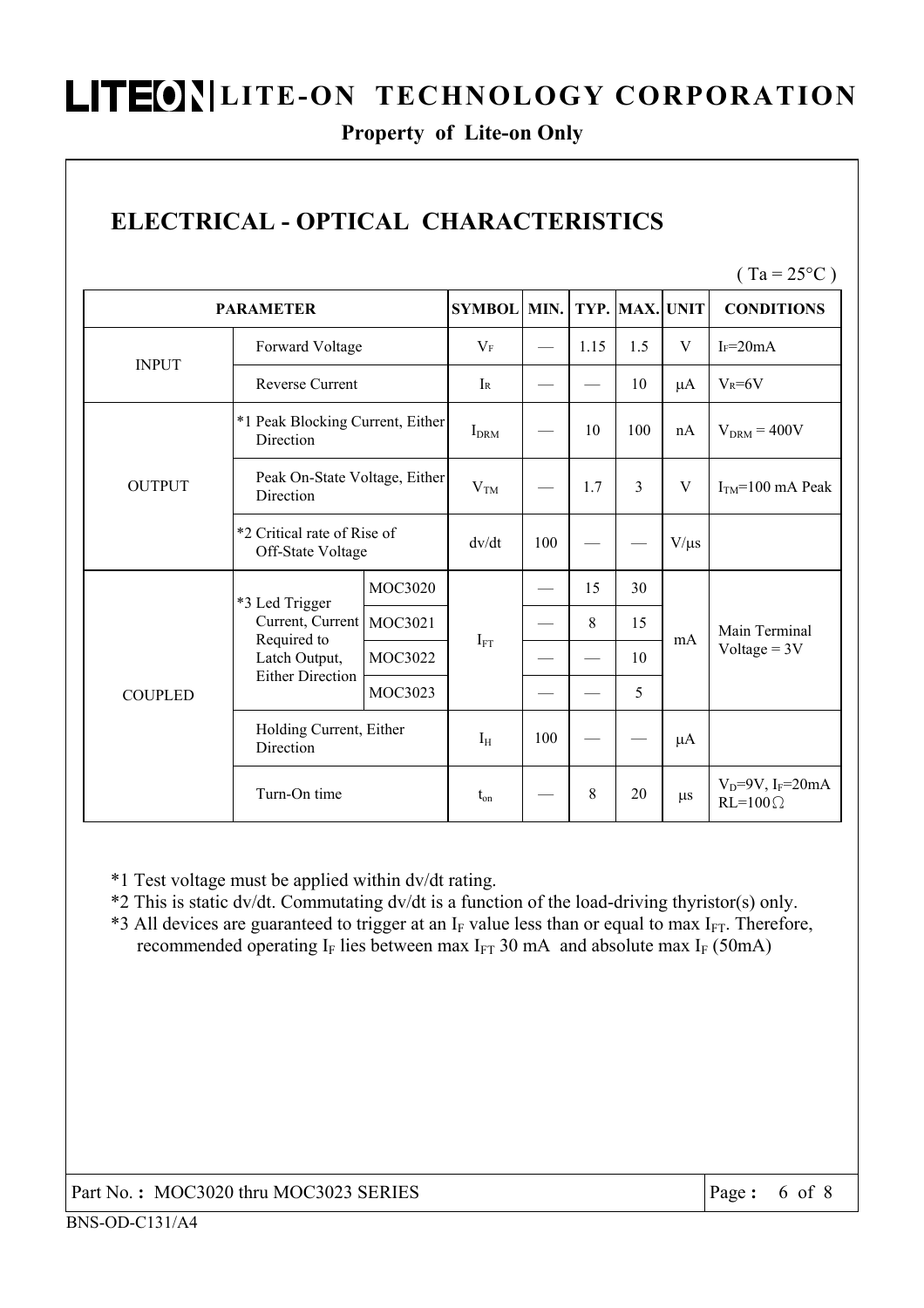**Property of Lite-on Only**